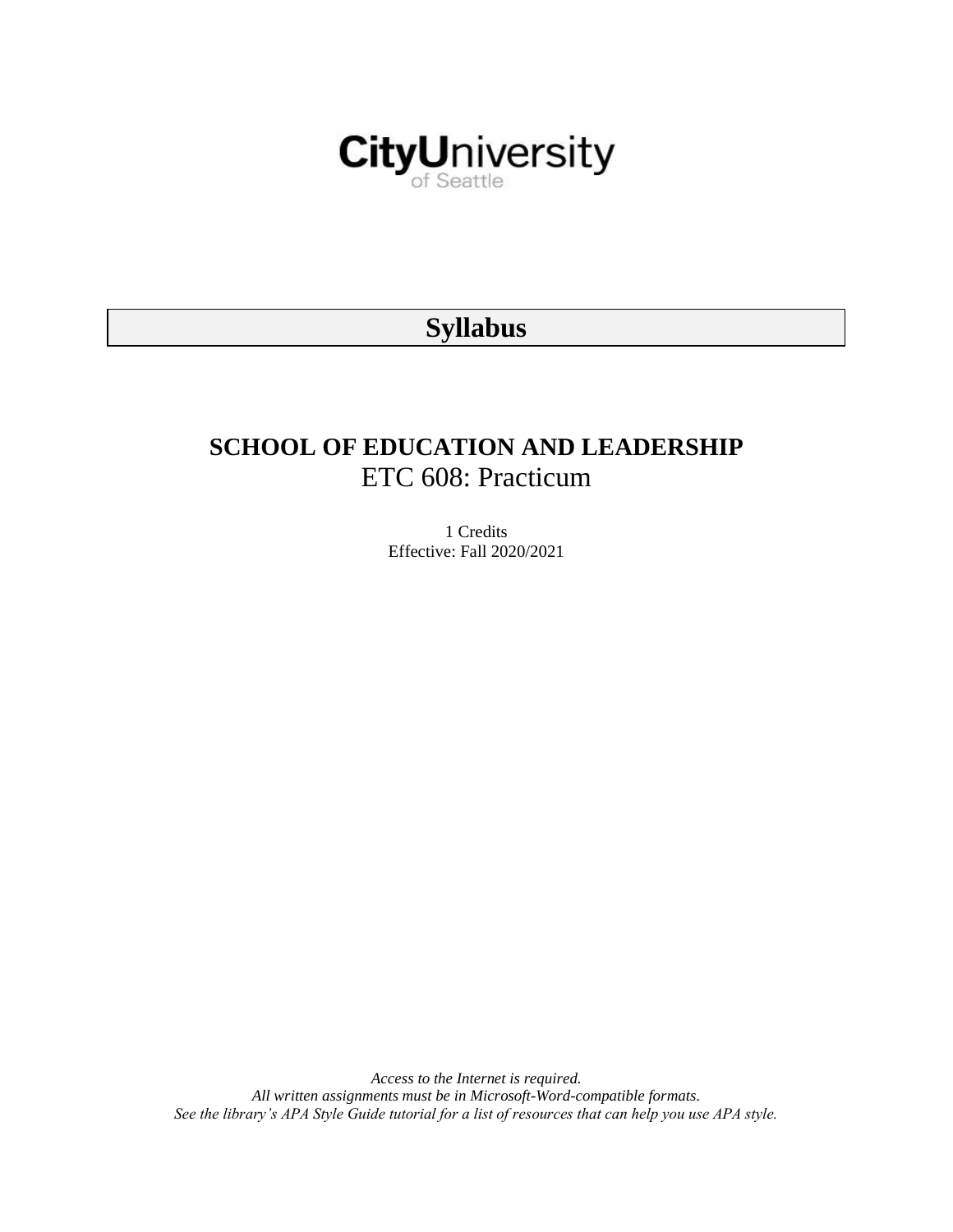# **FACULTY**

Faculty Name: FACULTY NAME

Contact Information: CONTACT INFORMATION

#### [INSTRUCTOR MAY INSERT PERSONAL MESSAGE IF DESIRED]

# **COURSE DESCRIPTION**

This course covers effective integration, instructional strategies and assessments of the specific endorsement content area. This course provides the field experience required to meet state clinical requirements.

### **COURSE RESOURCES**

There are no required resources for internship or practicum courses.

# **CITYU LEARNING GOALS**

This course supports the following City University learning goals:

- Professional competency and professional identity
- Strong communication and interpersonal skills
- Lifelong learning

### **COURSE OUTCOMES**

In this course, learners:

- Demonstrate skill in assessment of student learning
- Exhibit essential dispositions of a professional educator
- Involve families and communities in student learning
- Demonstrate skill in engaging students in meaningful learning activities
- Demonstrate skill in planning for instruction
- Demonstrate positive impact on student learning

# **CORE CONCEPTS, KNOWLEDGE, AND SKILLS**

- Assessment strategies
- Classroom management and learning environment
- Collaboration among professionals
- Content area knowledge
- Cultural sensitivity
- Curriculum policies and resources
- Diversity characteristics of learners
- Endorsement competencies
- Essential dispositions
- Evidence
- Family & community as partners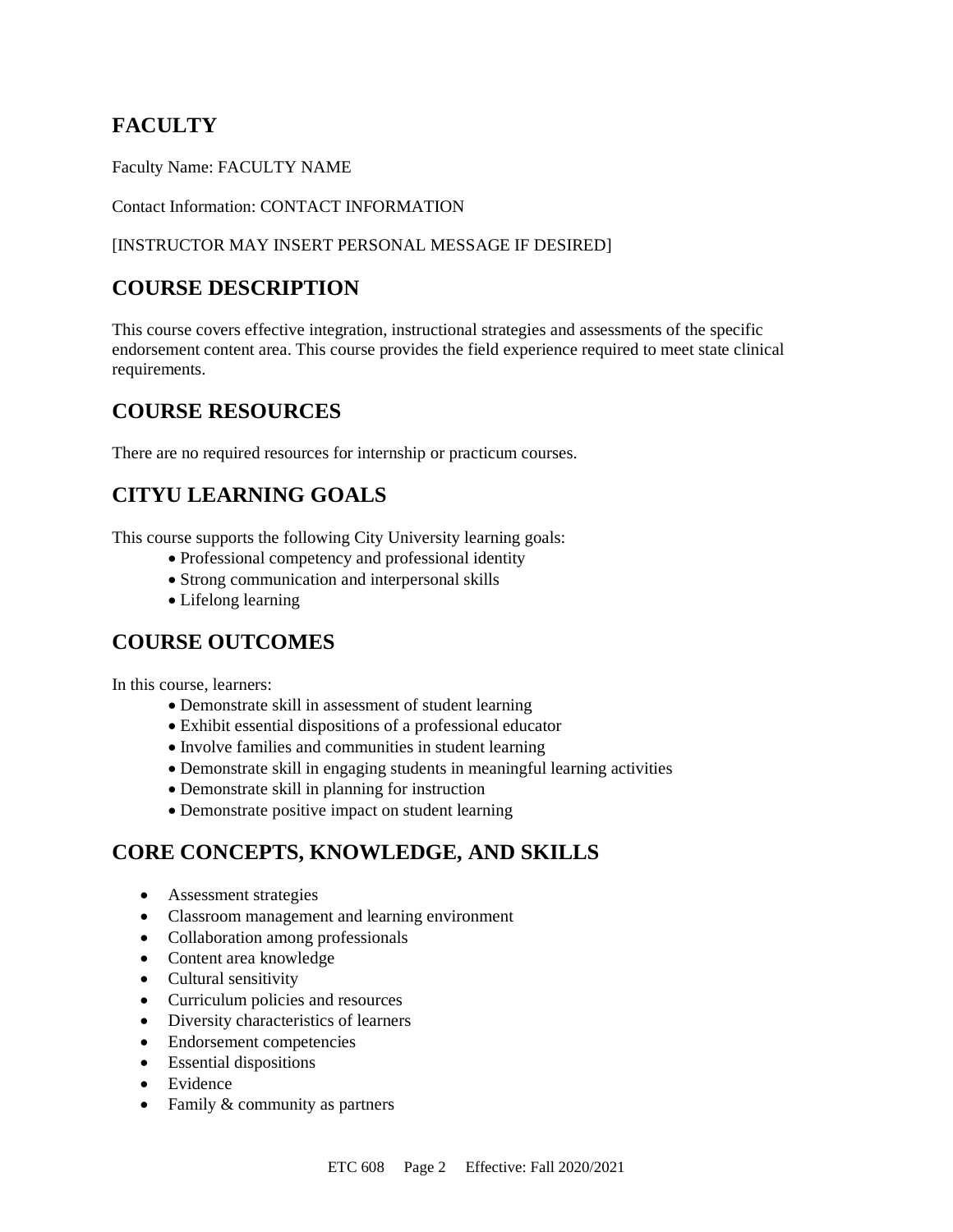- Human growth & development
- Instructional strategies
- Integrating technology
- Learning styles, special needs, exceptionalities
- Learning targets
- Legal & personal safety issues
- Observe, describe, analyze, and reflect
- Paradigm shift: a teacher's view of the classroom
- Professional practice & growth
- Reflective practitioner
- Roles of school personnel
- School and classroom policies and procedures
- State learning standards
- Supporting students
- Theory to practice
- Working with individual students and small groups

# **OVERVIEW OF COURSE GRADING**

This course will be graded on a Pass/No Pass basis based on submission of all required assignments with satisfactory quality:

#### *Overview of Required Assignments*

Observation with Field Supervisor Context for Learning Hours Log Other Instructor Determined Assignments (if applicable)

# **SPECIFICS OF COURSE ASSIGNMENTS**

#### **Observation with Field Supervisor**

Candidates will be observed at least once by a university field supervisor. This observation should be in the endorsement area sought for certification, and should include a lesson plan, observation of implementation of that lesson plan, and a debrief with the field supervisor to engage in reflective analysis about planning, instruction, or assessment. The focus of these reflections will be to enhance candidate's ability to analyze and improve teaching practices in the endorsement area they seek.

#### **Hours Log**

Candidates will complete an hours log representing the time spent in their field experience placement. Candidates should complete separate hours logs for each endorsement area.

#### **Context For Learning**

Candidates will complete a context for learning for the school, classroom, and students in the field experience placement.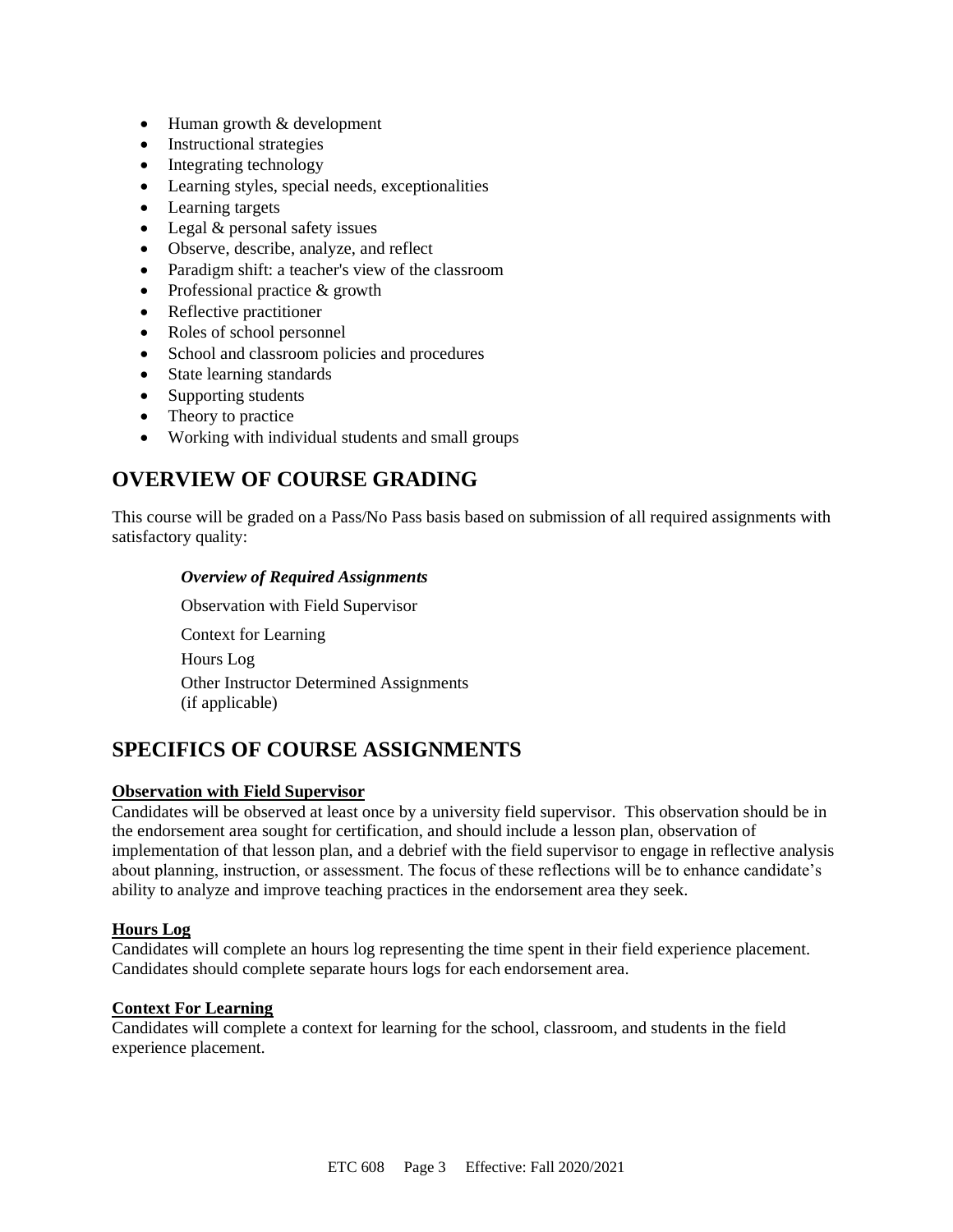#### **Other Instructor Determined Assignments (if applicable)**

The instructor may add additional assignments and/or make alterations to meet changes in program, state, and/or district guidelines for teacher candidates. Any additions or adaptations will be noted in the blackboard shell. Candidates should participate and engage in all classwork, including required assignments, class discussions, activities, and instructor-determined assignments. Candidates should work to meet essential dispositions criteria not only in the field, but also in their coursework, whether online or in person.

### **COURSE POLICIES**

#### **Late Assignments**

This is a pass/fail course. All assignments are due by the posted deadline. If you have extenuating circumstances and will need an extension, contact the instructor to determine a pre-approved timeline. A "Y" grade may be awarded in this instance until requirements have been completed.

#### **Participation**

You will be required to participate in one seminar session for this internship. This seminar will be offered live and/or virtually. Instructions for seminar participation will be communicated through blackboard and/or email each quarter.

#### **Professional Writing**

Assignments require error-free writing that uses standard English conventions and logical flow of organization to address topics clearly, completely, and concisely. CityU requires the use of APA style.

# **UNIVERSITY POLICIES**

You are responsible for understanding and adhering to all of City University of Seattle's academic policies. The most current versions of these policies can be found in the [University](https://www.cityu.edu/catalog/)  [Catalog](https://www.cityu.edu/catalog/) that is linked from the CityU Web site.

#### **Antidiscrimination**

City University of Seattle and its staff and faculty are committed to supporting our students. We value equity, diversity, and inclusion as a way of life as well as the educational opportunities it provides. City U will not tolerate any form of discrimination based on race, color, ethnicity, sexual orientation, gender identification, socioeconomic status, or religious values. If you have experienced any discrimination based on any of the above, we encourage you to report this to the University. Please report this to your instructor. If you do not feel safe reporting this to your instructor, please report to Dr. Scott Carnz, Provost or to the Vice President of Student Affairs, Melissa Mecham.

#### **Non-Discrimination & Prohibition of Sexual Misconduct**

City University of Seattle adheres to all federal, state, and local civil rights laws prohibiting discrimination in employment and education. The University is committed to ensuring that the education environment is bounded by standards of mutual respect and safety and is free from discriminatory practices.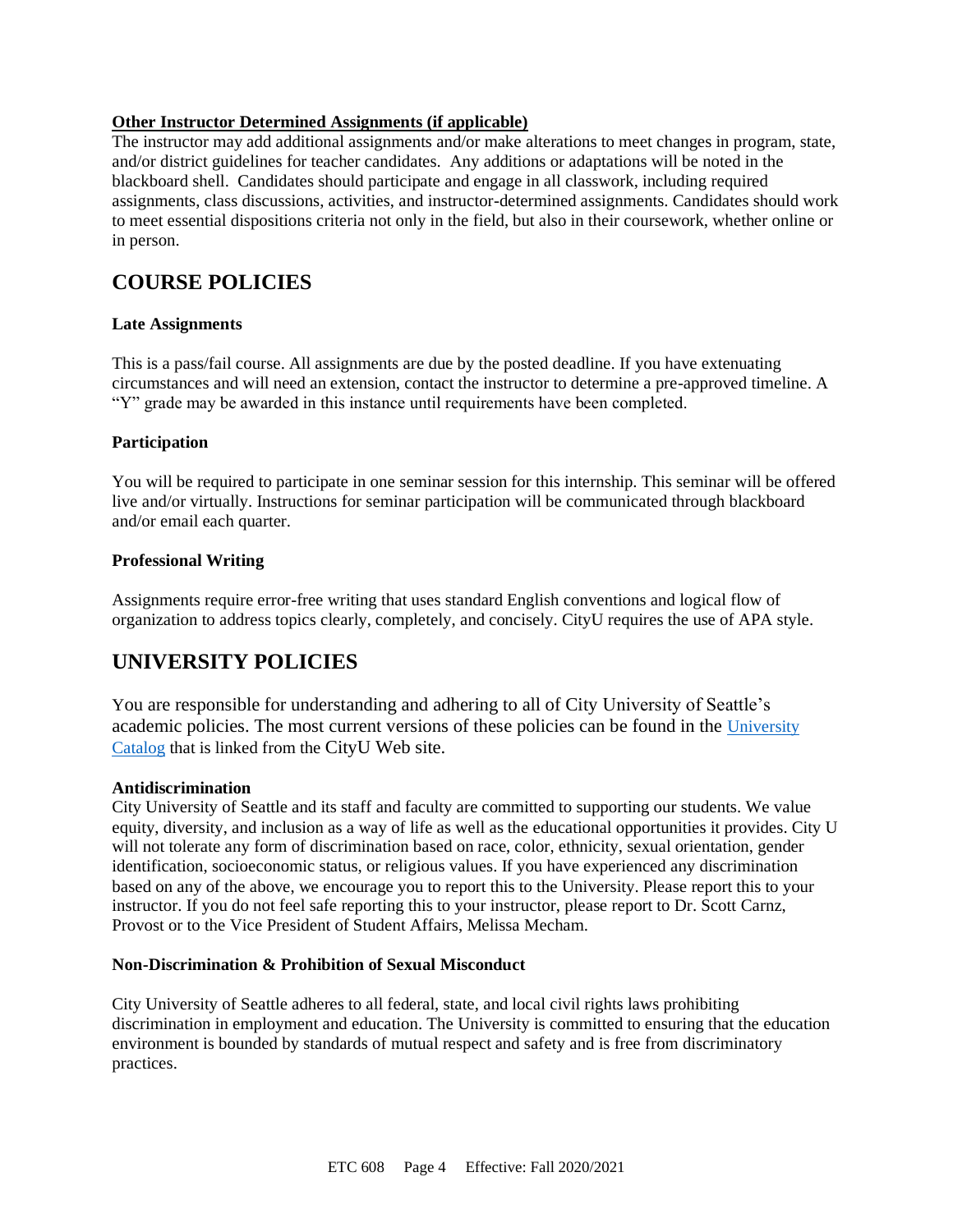In the U.S., the University is required by Title IX of the Education Amendments of 1972 to ensure that all of its education programs and activities do not discriminate on the basis of sex/gender. Sex include sex, sex stereotypes, gender identity, gender expression, sexual orientation, and pregnancy or parenting status. Sexual harassment, sexual assault, dating and domestic violence, and stalking are forms of sex discrimination, which are prohibited under Title IX and by City University of Seattle policy. City University of Seattle also prohibits retaliation against any person opposing discrimination or participating in any discrimination investigation or complaint process internal or external to the institution. Questions regarding Title IX, including its application and/or concerns about noncompliance, should be directed to the Title IX Coordinator. For a complete copy of the policy or for more information, visit <https://my.cityu.edu/titleix> or contact the Title IX Coordinator.

In Canada, in compliance with the British Columbia Human Rights Code, the Alberta Human Rights Act, WorksafeBC, and the Workers' Compensation Board of Alberta, the University believes that its environment should at all times be supportive and respectful of the dignity and self-esteem of individuals. Discrimination, harassment and bullying conduct, whether through person to person behaviour or via electronic communications such as email or social media is not acceptable and will not be tolerated. As an educational institution, it is our responsibility to cultivate an environment of excellence, equity, mutual respect and to recognize the value and potential of every individual. The University will take all necessary steps to meet or exceed the requirements of the law to prevent discrimination, harassment and bullying. The Respectful Workplace Policy for the prevention of discrimination, harassment and bullying policy and procedure can be found at <https://www.cityu.edu/discover-cityu/about-cityu/> under the Policies section or at <https://www.cityuniversity.ca/about/>.

#### **Religious Accommodations**

City University of Seattle has a policy for accommodation of student absences or significant hardship due to reasons of faith or conscience, or for organized religious activities. The University's policy, including more information about how to request an accommodation, is available in the University Catalog and on the my.cityu.edu student portal. Accommodations must be requested by the 20% mark of this course (e.g. day 14 of a ten-week course, day 7 of a 5-week course) using the Religious Accommodations Request Form found on the student dashboard in the my.cityu.edu student portal.

#### **Academic Integrity**

Academic integrity in students requires the pursuit of scholarly activity that is free from fraud, deception and unauthorized collaboration with other individuals. Students are responsible for understanding CityU's policy on academic integrity and adhering to its standards in meeting all course requirements. A complete copy of this policy can be found in the University Catalog in the section titled [Academic Integrity Policy](https://www.cityu.edu/catalog/;) under Student Rights & Responsibilities.

#### **Attendance**

Students taking courses in any format at the University are expected to be diligent in their studies and to attend class regularly. Regular class attendance is important in achieving learning outcomes in the course and may be a valid consideration in determining the final grade. For classes where a physical presence is required, a student has attended if they are present at any time during the class session. For online classes, a student has attended if they have posted or submitted an